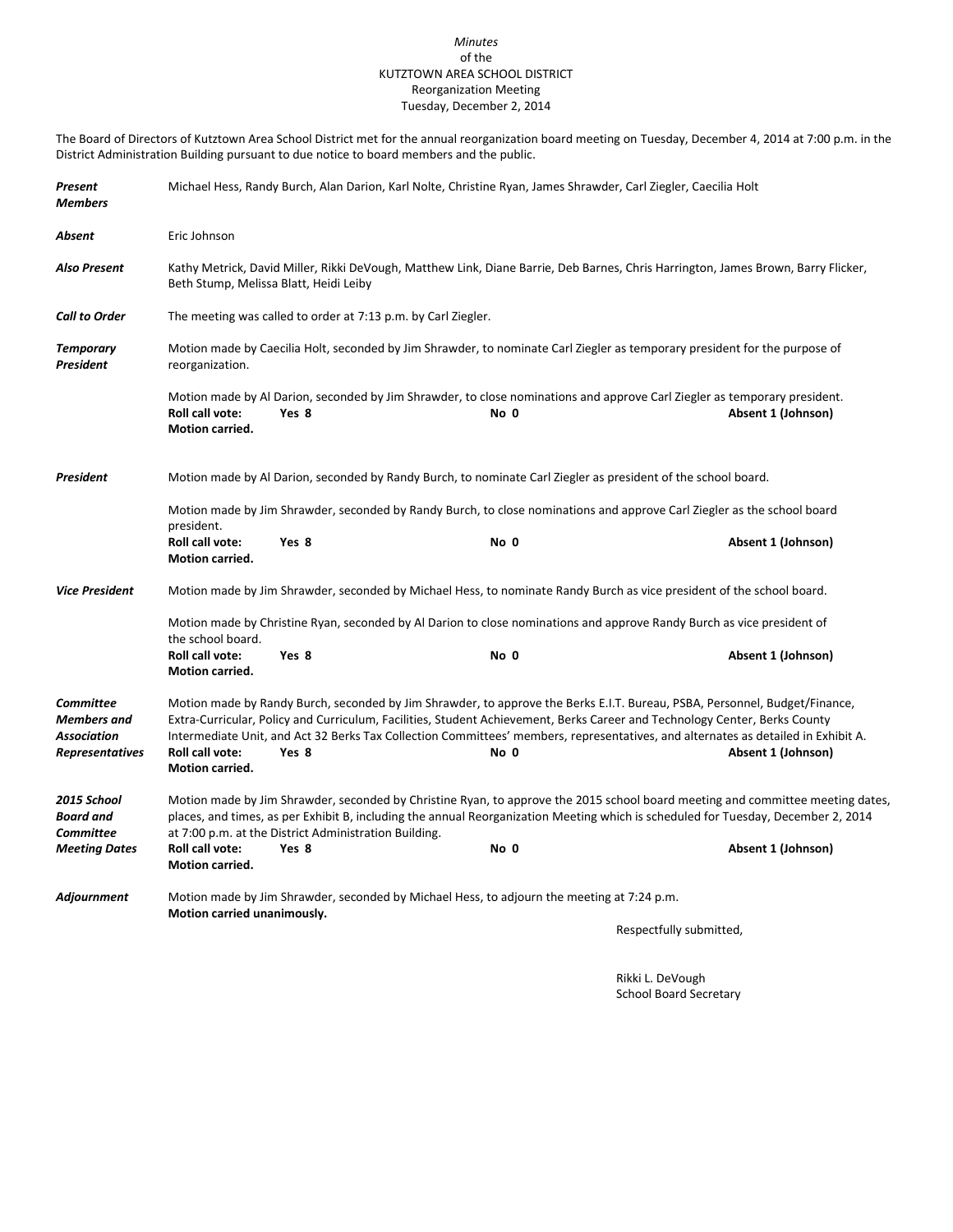## *2015 COMMITTEE APPOINTMENTS*

**BERKS E.I.T. BUREAU**<br>Rep Eric Johnso Eric Johnson Alt Randy Burch

#### **PSBA**

| Rep | Caecilia Holt      |
|-----|--------------------|
| Alt | <b>Alan Darion</b> |

#### **BCIU**

| Rep | Carl Ziegler          |
|-----|-----------------------|
|     | (until June 30, 2015) |

#### **BCTC**

Rep Christine Ryan Alt Karl Nolte

#### **Berks Vo-Tech Authority**

Rep Barry Mengel (until Dec. 31, 2017)

#### **BUDGET/FINANCE COMMITTEE**

(Board as a whole)

#### **POLICY/CURRICULUM COMMITTEE**

| Member | Caecilia Holt         |
|--------|-----------------------|
| Member | <b>James Shrawder</b> |
| Member | <b>Alan Darion</b>    |
| Member | Eric Johnson          |
| Member | <b>Christine Ryan</b> |

#### **ACT 32 BERKS TAX COLLECTION COMMITTEE**

| Rep | David Miller |
|-----|--------------|
| Alt | Eric Johnson |

#### **EXTRA-CURRICULAR COMMITTEE**

| Member | <b>Randy Burch</b>    |
|--------|-----------------------|
| Member | <b>Karl Nolte</b>     |
| Member | <b>James Shrawder</b> |
| Member | <b>Christine Ryan</b> |

#### **PERSONNEL COMMITTEE** (Board as a whole)

### **FACILITIES COMMITTEE**

| Member | <b>Randy Burch</b>    |
|--------|-----------------------|
| Member | <b>James Shrawder</b> |
| Member | <b>Karl Nolte</b>     |
| Member | <b>Michael Hess</b>   |
| Member | Eric Johnson          |
|        |                       |

#### **FEASIBILITY COMMITTEE**

(Currently inactive)

#### **NEGOTIATIONS COMMITTEE**

(Currently inactive)

#### **COMPREHENSIVE PLAN STEERING COMMITTEE**

(Currently inactive)

#### **STUDENT ACHIEVEMENT COMMITTEE**

| <b>UUNIVII I LE</b> |
|---------------------|
| <b>Alan Darion</b>  |
| <b>Randy Burch</b>  |
| James Shrawder      |
| Carl Ziegler        |
|                     |